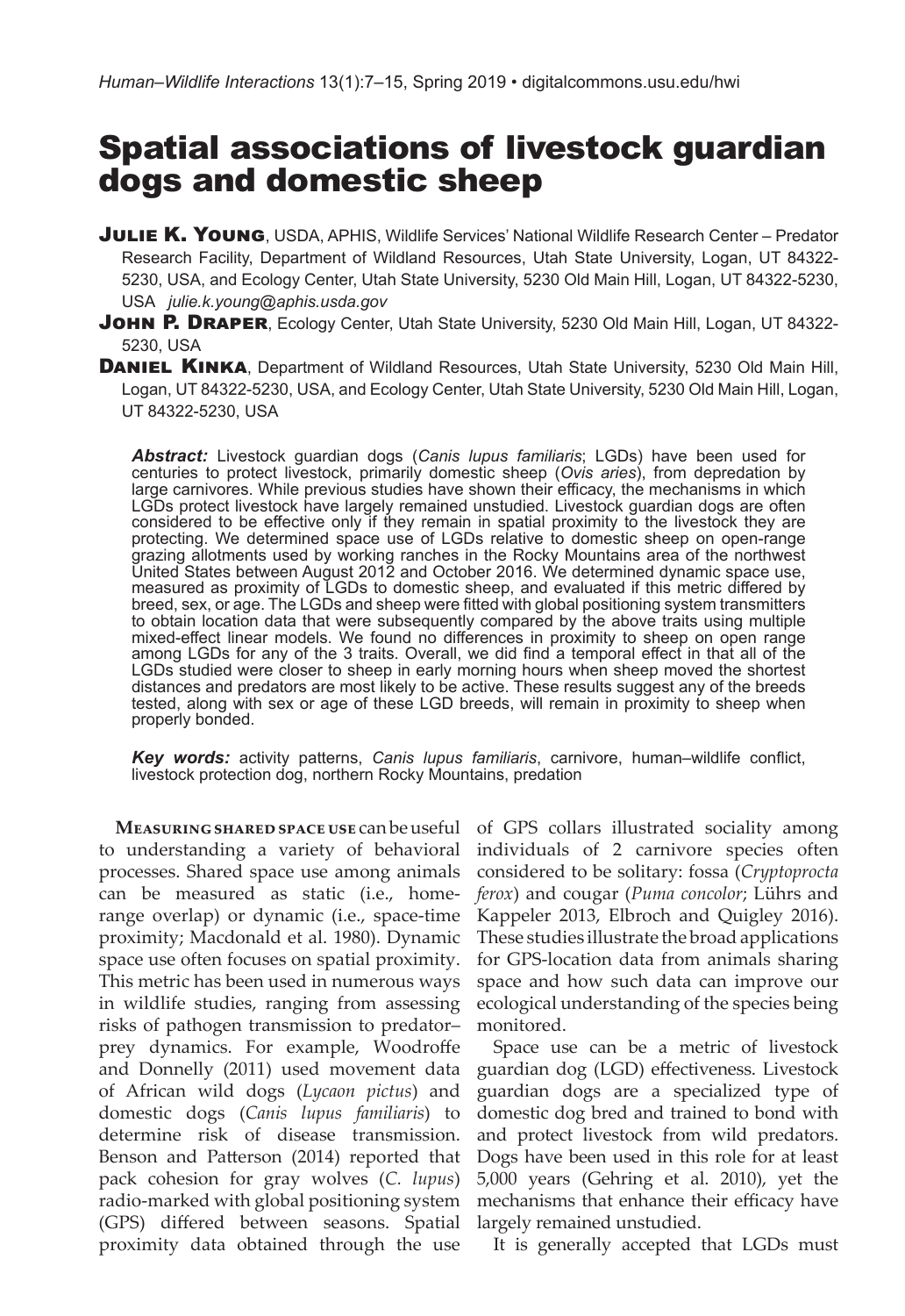bond with the livestock they are employed to protect. Livestock producers note that LGDs that are bonded with livestock are less likely to roam and more likely to stay among the livestock, suggesting the importance of evaluating metrics of bonding. Determining shared space use among livestock and LGDs, specifically by measuring proximity, could serve as such a metric. Even so, only a few studies have evaluated space use of LGDs (Gipson et al. 2012; van Bommel and Johnson 2014a, b; Webber et al. 2015). van Bommel and Johnson (2014*a*, *b*) showed that Maremma sheepdogs spent the majority of their time with livestock but made movements away from stock, especially at night. While informative, this study was limited to a single breed of LGD in a scenario where livestock were maintained in fixed pastures. There are at least 33 breeds of LGDs used throughout the world (Rigg 2001), used in a variety of grazing systems.

In many parts of the world, transhumance grazing is common. In transhumance systems, LGDs and livestock move across landscapes instead of remaining in fixed pastures, typically to take advantage of forage resources found at higher altitudes each summer. One of the more common scenarios in the western United States is domestic sheep (*Ovis aries*), shepherds, horses (*Equus caballus*), herding dogs, and LGDs traveling through and between undeveloped stretches of public lands each summer. In this system, LGDs are typically used to protect domestic sheep from large carnivores, including 2 wild canids, the gray wolf and coyote (*C. latrans*).

The objective of this study was to determine space use of LGDs relative to domestic sheep in mostly transhumance systems of working ranches in the northwest United States. We specifically looked at dynamic space use, measured as proximity of LGDs to domestic sheep. We hypothesized that certain characteristics of LGDs, such as breed, sex, or age, impact proximity. Results of this study will help our understanding of underlying mechanisms that affect the efficacy of LGDs.

## **Study area and methods**

Between August 2012 and October 2016, 3 breeds of LGDs were imported from their countries of origin and placed with sheep producers practicing transhumance systems. Study sites included parts of Wenatchee National Forest and lowland sections of eastern Washington; the Blue Mountains in Oregon; the western edge of Payette National Forest and the southern edge of Sawtooth National Forest in Idaho, from McCall to Ketchum; the front range in Montana, from Shelby to Dillon; and Bighorn National Forest in Wyoming, USA. Because of the large geographic distribution of study sites, habitat characteristics varied, but study areas were generally characterized by high elevation grasslands or mixed grassland conifer forests approximately 1,000–1,500 m above sea level. Livestock producers were selected for the presence of domestic sheep on summer grazing pastures and the potential for depredation by wolves. The LGD breeds imported were Turkish Kangal, Bulgarian Karakachan, and Portuguese Cão de Gado Transmontano (henceforth called Transmontano). Most livestock producers already owned LGDs that were also used in this study, and we refer to these LGDs as whitedogs because they include crosses of multiple LGD breeds and LGDs of unknown genetic origin. Most whitedogs in our study were purebreds or crosses including Great Pyrenees, Maremma, and some Akbash. Although exact breeds could not always be determined, because of crossbreeding, none of the livestock producers had whitedogs that included crossbreeds of the 3 European breeds we tested. All Kangals, Karakachans, and Transmontanos were spayed or neutered at approximately 12 months old. Whether or not whitedogs were spayed or neutered was at the discretion of each producer.

Most LGDs worked in teams of 3 dogs of the same breed per flock. However, due to the constraints of working livestock ranches, LGDs were occasionally moved or added by the producer (i.e., not per our study design). All Kangals, Karakachans, Transmontanos, and whitedogs in the study were outfitted with GPS collars (ATS model G2110, Isanti, Minnesota, USA, or Telonics model TGW-4400-3, Mesa, Arizona, USA) for at least the transhumance grazing season of each year, typically between May and October. The LGDs were occasionally moved between bands by producers, and uncollared whitedogs were occasionally present among monitored teams of LGDs. The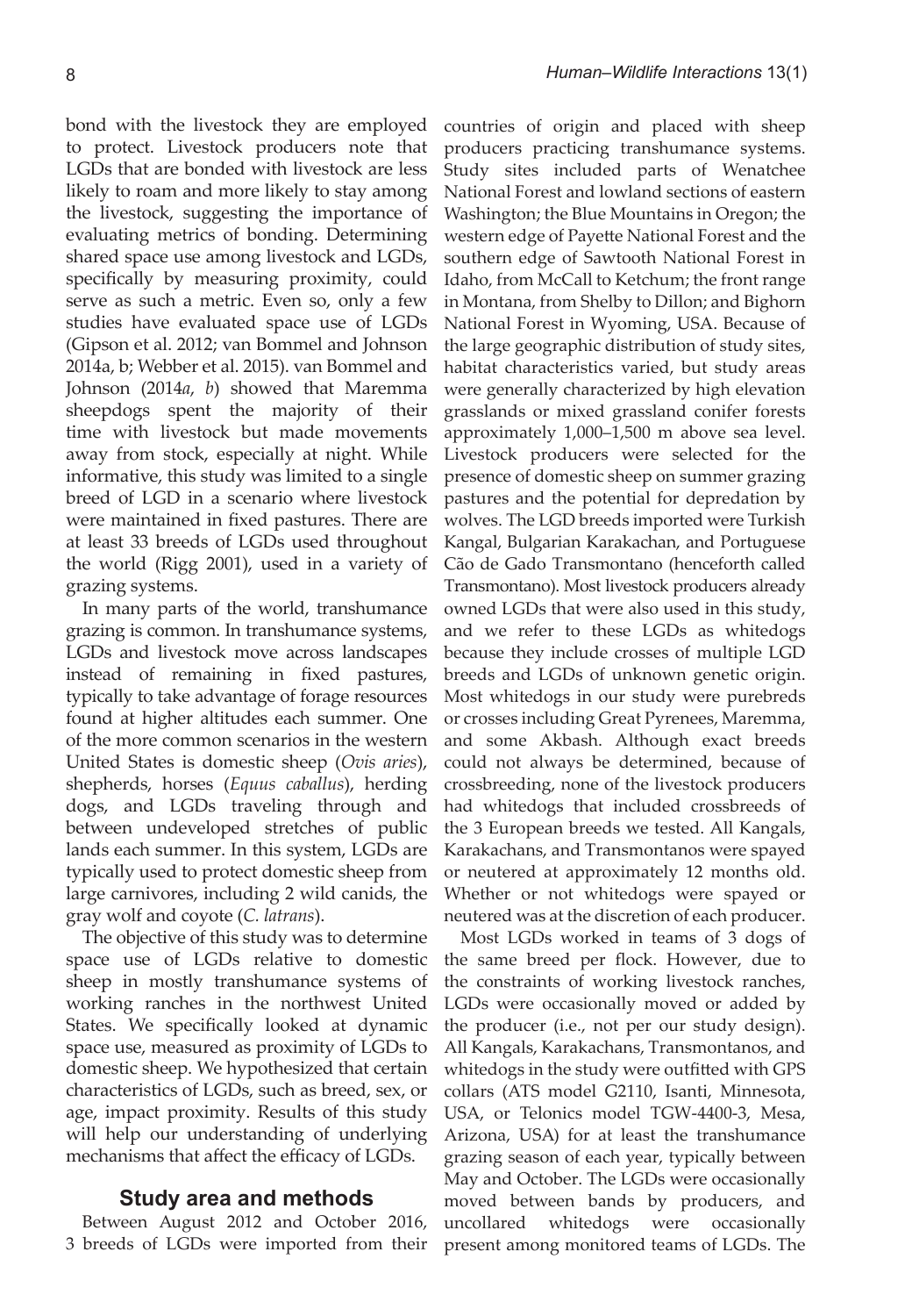Livestock guardian dogs and sheep • Young et al. 9

| Model        | Variable                 | $\beta$   | SE    | $P$ -value | LCI       | <b>UCI</b> |
|--------------|--------------------------|-----------|-------|------------|-----------|------------|
| Null         | Intercept*               | 625.76    | 23.61 | < 0.0001   | 579.50    | 672.03     |
| Time of day  | 0000-0200 (reference)*   | 565.44    | 25.13 | < 0.0001   | 516.18    | 614.70     |
|              | 0200-0400*               | $-182.64$ | 13.85 | < 0.0001   | $-209.78$ | $-155.50$  |
|              | 0400-0600*               | $-260.04$ | 13.83 | < 0.0001   | $-287.15$ | $-232.93$  |
|              | 0600-0800*               | $-187.24$ | 13.84 | < 0.0001   | $-214.36$ | $-160.11$  |
|              | 0800-1000*               | 127.61    | 13.97 | < 0.0001   | 100.24    | 154.98     |
|              | 1000-1200*               | 318.64    | 14.05 | < 0.0001   | 291.10    | 346.18     |
|              | 1200-1400*               | 279.17    | 14.17 | < 0.0001   | 251.38    | 306.95     |
|              | 1400-1600*               | 196.40    | 14.18 | < 0.0001   | 168.62    | 224.19     |
|              | 1600-1800*               | 98.36     | 14.12 | < 0.0001   | 70.69     | 126.02     |
|              | 1800-2000*               | 107.60    | 14.03 | < 0.0001   | 80.11     | 135.09     |
|              | 2000-2200*               | 153.30    | 13.98 | < 0.0001   | 125.90    | 180.70     |
|              | 2200-0000*               | 137.12    | 13.93 | < 0.0001   | 109.82    | 164.43     |
| Sheep speed  | Each 1 km/hour increase* | 441.04    | 9.70  | < 0.0001   | 422.03    | 460.06     |
| Sex          | Female (reference)       | 596.65    | 39.83 | < 0.0001   | 518.57    | 674.72     |
|              | Male                     | 56.72     | 52.08 | 0.281      | $-45.36$  | 158.79     |
| Age          | By year increase in age  | 3.25      | 7.92  | 0.6818     | $-12.28$  | 18.77      |
| <b>Breed</b> | Whitedog (reference)*    | 617.4831  | 32.43 | < 0.0001   | 553.91    | 681.05     |
|              | Kangal                   | 70.53     | 54.69 | 0.2022     | $-36.67$  | 177.73     |
|              | Karakachan               | $-79.38$  | 99.19 | 0.4267     | $-273.79$ | 115.02     |
|              | Transmontano             | $-71.41$  | 77.74 | 0.362      | $-223.77$ | 80.95      |

**Table 1.** Linear mixed-model results evaluating livestock guardian dog (*Canis lupus familiaris*) distance from domestic sheep in free-ranging sheep (*Ovis aries*) bands during summer grazing seasons season (August 2012 to October 2016) on working sheep operations in Idaho, Montana, Washington, Wyoming, and Oregon, USA. Statistically significant results are highlighted with an asterisk (\*) at *P* < 0.05; LCI and UCI represent the lower and upper 95% confidence interval, respectively.

GPS radio-collars were removed over winter to save battery life when LGDs were at ranches and often kept in kennels or fenced pastures. The GPS radio-collars were programmed to collect a location every 2.5 or 5 hours, based on battery capabilities of the collar to ensure the collar would collect data for all years of the study.

During the summer grazing season (May to mid-October), we randomly selected at least 3 sheep per flock and fitted them with a GPSlocation data logger (i-gotU GT-600®, Mobile Action Technology, Inc., New Taipei City 231, Taiwan) attached to a nylon dog collar. Radiocollared sheep were recaptured approximately every 6 weeks during the grazing season to exchange their collars, as this is the approximate battery life of the data loggers. If a collared sheep could not be relocated within the flock at the time of recapture, another sheep was randomly selected and equipped with the data logger. Data loggers were programmed to collect a location every hour. Most data loggers were recovered at the end of the grazing season when the sheep were corralled if they could not be recovered during the grazing season. A few data loggers broke off of their nylon dog collars during deployment, and we were unable to recover these data loggers.

Data were extracted from GPS radiocollars on LGDs. All 2D fixes and those with a positional dilution of precision of ≥5 were removed to ensure precision (D'Eon et al. 2002, D'Eon and Delparte 2005). The i-gotU data loggers did not record precision metrics. Instead, we used sheep behavior to identify and remove outlier points. We removed all fixes that exceeded 3 km/hour because the walking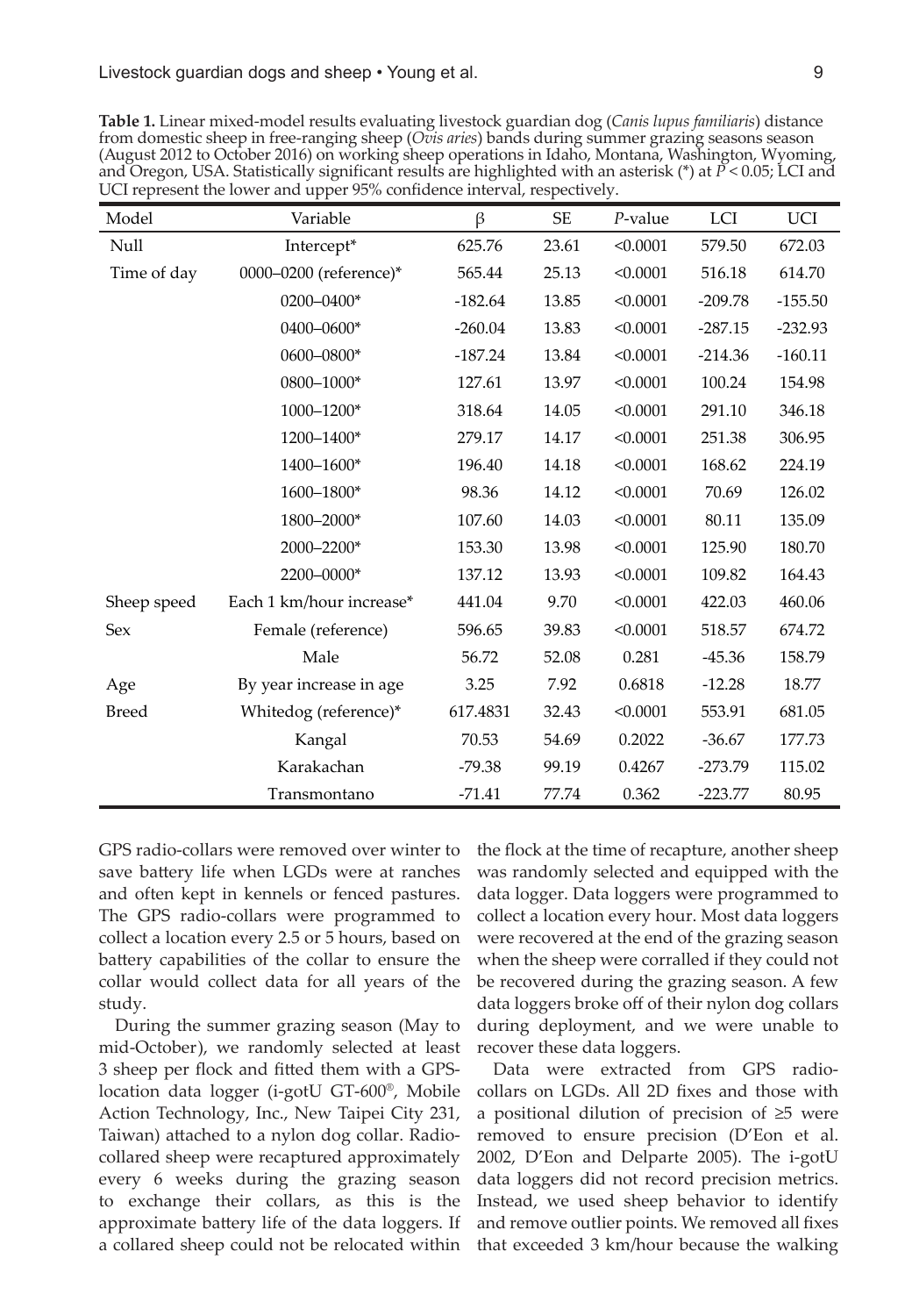speed of domestic sheep is approximately 2.7 km/hour (Squires et al. 1972). While this may have removed periods of time that sheep were running, it provided a conservative estimate of accuracy in location data. Simultaneous points, defined as occurring within 1 hour of each other, were then extracted for all LGDs and sheep in the same bands using WildlifeDI in R (Long et al. 2014, R Core Team 2018), and linear distances were calculated between LGDs and sheep pairs. Multiple mixed-effect linear models (Lindstrom and Bates 1988) were then run to explore the effect of LGDs breed, sex, age, time of day, and sheep traveling speed on LGD proximity to their flock, while controlling for random differences between individual LGDs. All procedures were approved by the National Wildlife Research Center's Institute for Animal Care and Use Committee (QA-2062).

### **Results**

We worked with 16 sheep producers, who maintained flocks during our study ranging in size from 590–2,962 sheep. During the study period, 64 LGDs were collared yielding 175,989 GPS locations, and 112 sheep were collared, yielding 245,800 GPS locations during summer grazing seasons. Of those locations, 1.7% (*n* = 3,096) fixes for LGDs were removed because they were not 3D fixes, another 1.0% (*n* = 1,633) fixes for LGDs were removed after removal of 2D fixes for lack of precision, and 1.4% (*n* = 3,412) fixes for sheep were removed for falling outside of the 3-km travel distance cutoff standard. Thus, a total of 115,261 of the LGDs and 238,441 of the sheep locations passed quality control standards and occurred during the same deployment time frame, of which there were 51,685 simultaneous locations from 266 LGD– sheep pairs within the same sheep band. This final data set included 34 whitedogs, 19 Kangals, 7 Transmontanos, and 4 Karakachans. Thus, there were more simultaneous locations from Kangals (*n* = 20,522 locations) and whitedogs (*n*  = 21,934 locations) than from Karakachans (*n* = 3,043 locations) and Transmontanos (*n* = 6,186 locations). Twenty-three LGDs were female, 33 were male, and 8 were unknown sex. Age was known for 41 of the 64 LGDs. All of the unknown information was for whitedogs.

Mixed effect models accounting for individual variation found that LGDs were on average  $625.8$  m (SE = 23.6) from the nearest GPS-marked sheep (Table 1). Tagged sheep within the same band were a mean distance of 257.4 m apart  $(SE = 48.9)$ , while collared LGDs were a mean distance of  $770.6$  m apart (SE =  $93.1$ ). It should be noted that location data from GPS-collared LGDs was such that we calculated proximity between dogs at 2-hour intervals instead of 1-hour intervals. Modeling for the effects of sex, age, and breed on an LGD's proximal fidelity to their band resulted in no statistically or biologically significant results (Table 1). All breeds showed similar patterns of proximity to their band throughout the day (Figure 1), with time of day effect showing a high level of statistical significance and describing a difference in proximity of a functionally important magnitude (Table 1). This temporal response is a corollary to the daily movement patterns of the band. When average hourly rate of movement (m/hour) for LGDs and sheep are seen together, a clear pattern emerges (Figure 2), which is also seen in the 2 highly significant mixed-effect models being the ones evaluating the effect of time of day and sheep speed, respectively, on proximity (Table 1).

# **Discussion**

Humans have selected for traits in LGDs across many generations that increase their success at protecting livestock from predators (Gehring et al. 2010). Thus, the different breeds of LGDs that are used in different regions of the world are relatively easy to distinguish from one another because they differ in their physical appearance (Green and Woodruff 1988, Rigg 2001). Based on selection, we expected to see differences in space use among different breeds we studied. However, our results suggested traits related to proximity during summer grazing season were similar. Along with breed, we found no differences in proximity of LGDs to domestic sheep they were grouped with during transhumance summer grazing periods by LGD sex and age. These results support our previous study where we compared the behavior among breeds (Kinka and Young 2018). Green and Woodruff (1988) also reported that ranchers did not rate any breeds higher than others, further suggesting the selected for traits related to LGD success at protecting livestock are similar across breeds.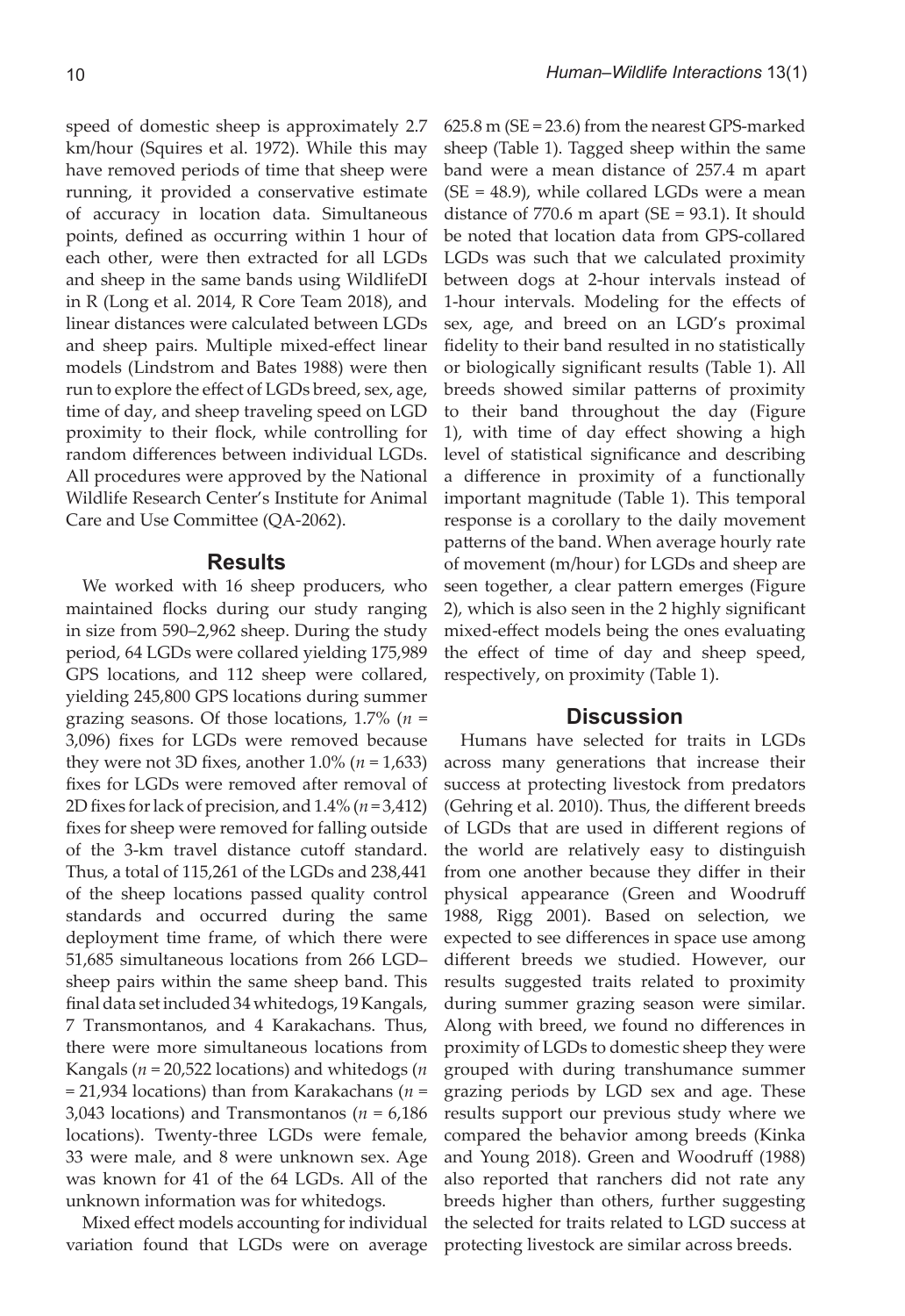

**Figure 1.** Average distance from domestic sheep (*Ovis aries*; m; solid line) and 95% CI (dashed line) across time for different breeds of livestock guardian dogs (*Canis lupus familiaris*) fitted with global positioning system (GPS) radio-collars during summer grazing allotment seasons (typically between May and October, August 2012 to October 2016) on working sheep operations in Idaho, Montana, Washington, Wyoming, and Oregon, USA. Randomly selected domestic sheep were fitted with GPS tags to measure distances.

The only notable difference we observed was in the distance to sheep by time of day, with LGDs being in closer proximity to sheep in early morning hours (Figure 1). Early morning is also the peak in activity by many carnivores (Theuerkauf et al. 2003, Munro et al. 2006, Eriksen et al. 2011, Kohl et al. 2018) and may therefore represent the time in which LGDs must actively protect sheep. This illustrates a possible behavioral mechanism LGDs use to protect sheep from predators—maintaining closer proximity when livestock are at greatest risk. Alternatively, this pattern may have emerged because sheep were less active during those hours, as evidenced by lower rates of distance travelled between GPS locations (Figure 2); it could simply be easier for LGDs to stay closer to sheep during periods of relative inactivity. Direct observations of LGD and sheep behavior across different times of day could be compared to proximity data to determine which mechanism is more likely to have caused this observed pattern. This could, for example, determine if LGDs are more vigilant during the morning hours when they are in closer proximity or if they are simply resting in proximity to resting sheep.

Sheep randomly assigned to wear GPS tags were on average within a few hundred meters of one another, with LGDs on average approximately double the distance from tagged sheep and >100 m closer to sheep than to another LGD (Figure 2). Sheep bands varied in size but most commonly consisted of >1,000 head. While sheep tend to flock together, the area in which an entire band can be located at a given time is relatively large and spread out. Logistically, because we were only able to deploy GPS tags on a few sheep within each band, we were unable to accurately account for band spread. Thus, it is unclear if LGDs are equidistant among the herd or use different patrolling strategies (e.g., center vs. perimeter patrollers) and whether the greater distance between LGDs alludes to their behavior or was an artefact of differences in simultaneous location intervals. However, by randomly selecting which sheep to fit with a GPS tag, we are unlikely to have significant spatial bias within sheep bands. Even so, we encourage future studies to address these additional issues.

Even though we could not measure band spread, we observed differences across time in LGD proximity to sheep showing they were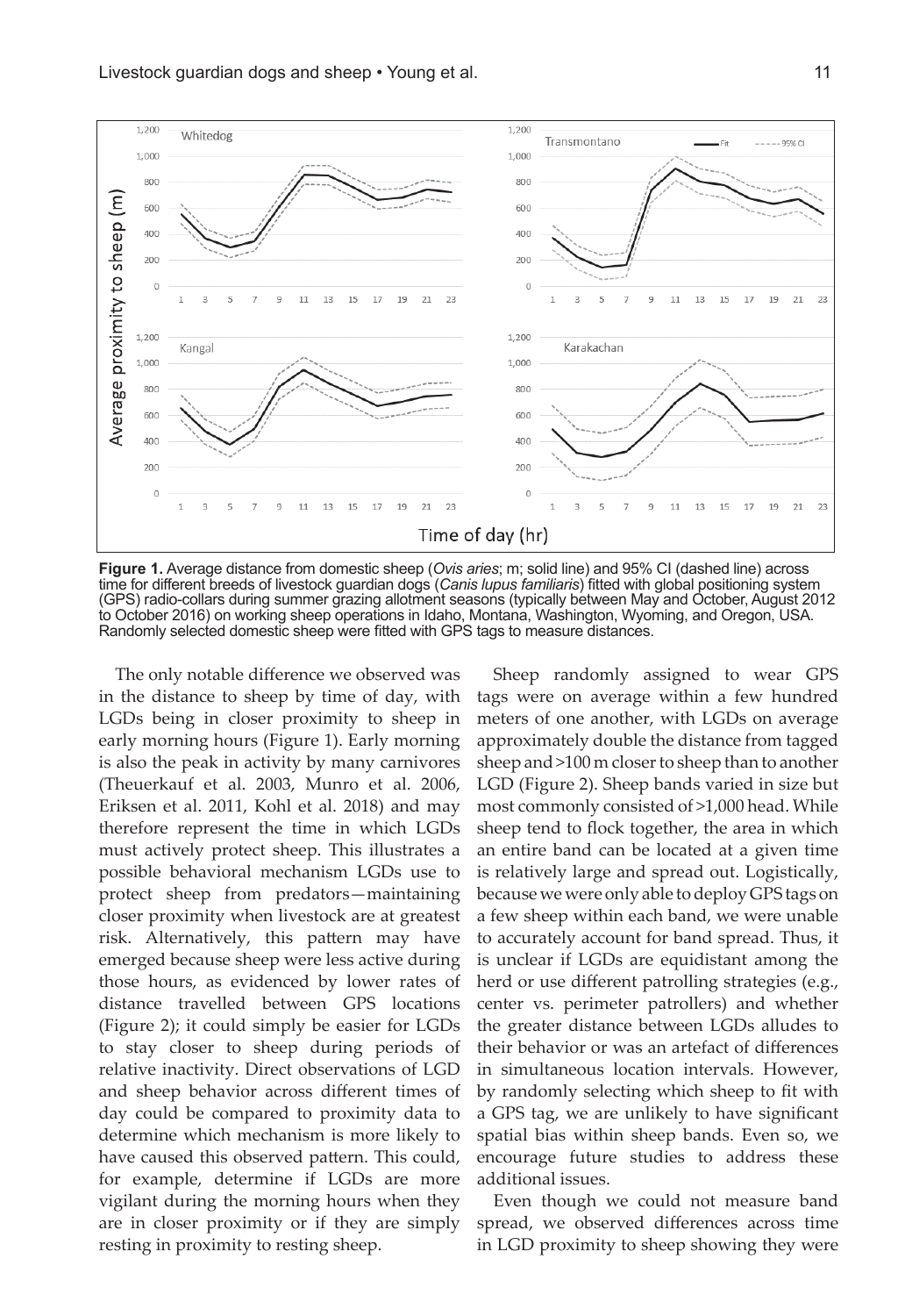

**Figure 2.** Average distance of livestock guardian dogs (*Canis lupus familiaris*) fitted with global positioning system (GPS) collars to sheep (*Ovis aries*; dark, outer circle) fitted with GPS tags graphed against average hourly rate of movement for sheep (m/ hour; lighter inner circle). The GPS data were collected during the summer grazing season (August 2012 to October 2016) on working sheep operations in Idaho, Montana, Washington, Wyoming, and Oregon, USA.

closest to sheep at a time of day when sheep are less active but predators are most active. Webber et al. (2015) monitored female sheep with and without LGDs present and showed that when sheep were grazing with LGDs, they traveled greater daily distances than sheep without LGDs present. Combined with our results, this suggested that LGDs and sheep created a feedback loop that facilitated protection during periods of high risk. It is possible that sheep were more likely to be active with LGDs present because they detected lower risks and were less active when they detect greater risk (i.e., morning hours). At the same time, LGDs may have more difficulty staying in proximity to active sheep but may more easily stay in closer proximity when sheep were less active.

We found no difference by age or sex in LGD proximity to sheep, suggesting proximity may be an innate trait found across different LGD breeds, likely selected for over many LGD generations by shepherds working with the LGDs. Other studies have also shown no relationship between LGD sex and performance metrics (Leijenaar et al. 2015, Kinka and Young 2018). Most ranchers indicated LGD performance is constant or improves across time (Andelt and Hopper 2000), although some studies reported younger LGDs were more likely to die in accidents and were rated by ranchers as being less trustworthy than older LGDs (Marker et al. 2005*a*, *b*).

It typically takes 2–3 years of LGD work to pay for the costs incurred in obtaining and raising LGDs (van Bommel and Johnson 2012), returned in the form of livestock protected from predation events. This time lag is typically associated with the upfront costs of purchasing an LGD and a higher level of care and losses related to young compared to older LGDs (Marker et al. 2005*a*).

While these results offer a promising glimpse into a mechanism explaining the efficacy of LGDs, we caution against broad interpretation because we only obtained metrics from LGDs that were deemed to be working with the ranch operation.

The few LGDs that were not working according to the needs of the operation for which the LGDs were placed were immediately removed from the ranch. In most cases, the LGD was simply placed on another ranch and remained in the study, but in a few cases the LGD was removed from all working ranches and therefore removed from the study. While this last category would not improve our understanding of LGD efficacy because ranchers commonly remove LGDs that do not work, it would be informative to compare proximity metrics from less successful LGDs (i.e., those placed with >1 ranch) to LGDs that were successful upon initial placement. We did not do so here because of small sample size. Further, we did *a priori* define an objective metric to categorize less successful LGDs. Because we relied on rancher participation, LGDs were quickly removed and replaced if the rancher was unsatisfied for any reason. Further, we measured proximity as a metric of efficacy but were unable to make a direct link to sheep losses with the available data. Because we worked directly with ranchers on public grazing allotments, we were unable to control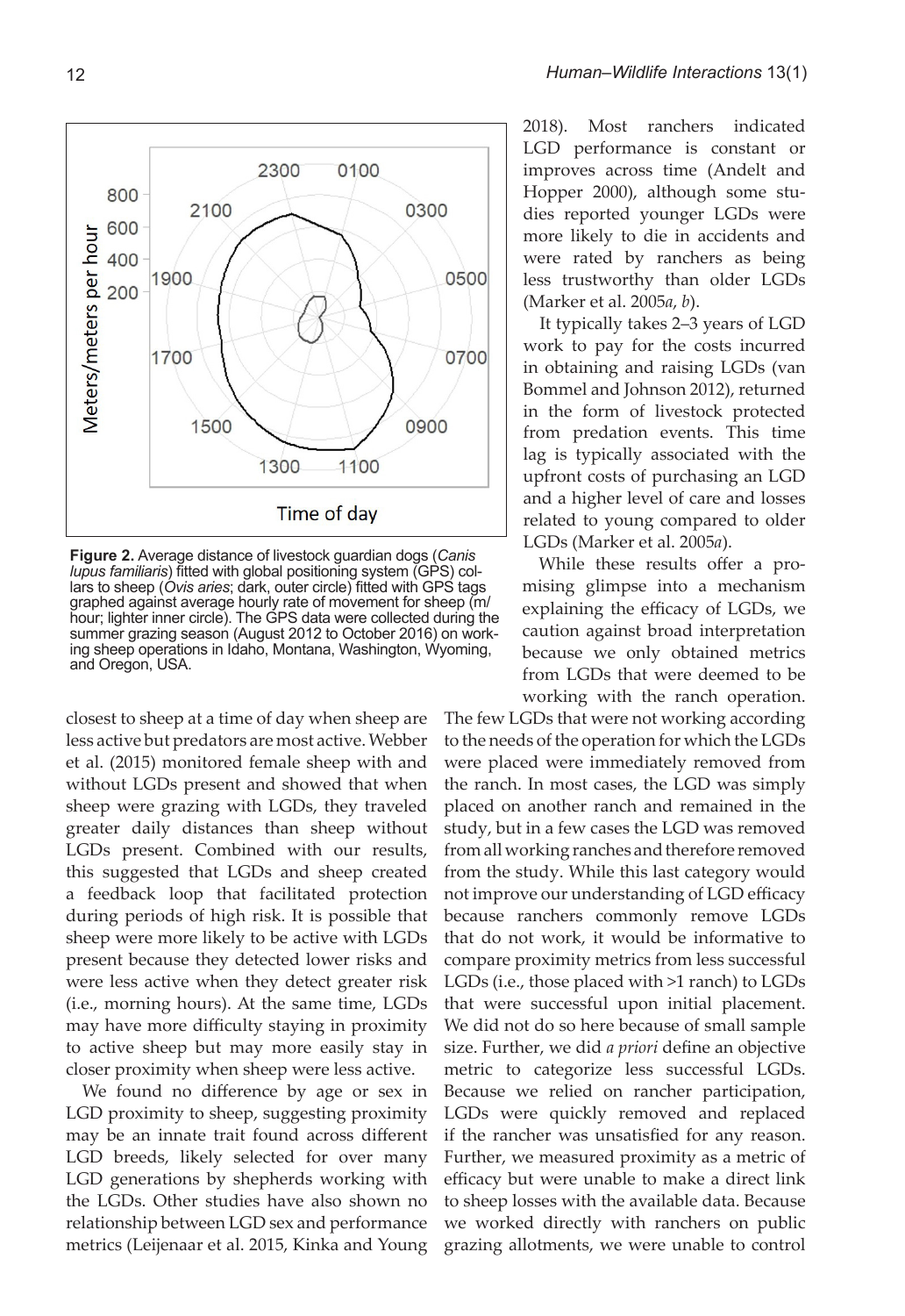the predator types and densities that may also influence LGD efficacy. These metrics would be useful in future studies to determine the importance of proximity.

Despite these noted caveats, proximity was likely an important metric of interest for a few reasons. First, ranchers were more likely to keep and work with an LGD that was in proximity to the sheep during the summer grazing season. For example, a reason some LGDs were removed from ranches or moved to a new ranch was because they roamed off property while on private lands in winter. Although we did not monitor LGDs in winter via GPS collars, livestock owners continued to work with their sheep and LGDs and informed us of LGD behavior and ranch needs. Second, LGD proximity to sheep was likely a proxy to bonding, which is believed to be a strong predictor of LGD efficacy. Finally, LGDs were more likely to detect predators near the sheep if they are in proximity to the sheep. Some ranchers relayed observations prior to our study of LGDs that leave sheep bands to pursue a predator, allowing other predators (i.e., pack mates) to attack the livestock. Having LGDs stay close to the sheep would reduce this type of risk. Our results are promising for ranchers and wildlife managers tasked with selecting LGDs to protect livestock because they suggest LGDs stayed in close proximity to the sheep they were grouped with to protect despite differences in breed, age, or sex.

## **Management implications**

Our study found no differences in proximity to sheep on among several different breeds, sex, and age classes of LGDs during the summer grazing season on open-range allotments. In this study system, LGDs were closer to sheep in early morning hours, when sheep moved the shortest distances and predators are most likely to be active. These results suggest any breed of LGD we tested will remain in proximity to sheep if they have been properly bonded and would be suitable for use in open grazing allotment systems.

## **Acknowledgments**

We would like to thank and acknowledge the hard work of all of the field technicians: P. Schirf, R. Kuhnau, J. Munoz, C. Morrison, A. Potash, A. Pozulp, K. Olufs, and K. Beattie. We would also like to offer our sincerest thanks to the many state and federal wildlife biologists and land managers, ranchers, shepherds, and their families who made this research possible. This study was funded by the USDA-National Wildlife Research Center and Ecology Center at Utah State University. Any use of trade, firm, or product names is for descriptive purposes only and does not imply endorsement by the U.S. government. Comments provided by J. Tomeček, HWI associate editor, and 2 anonymous reviewers greatly improved this manuscript.

### **Literature cited**

- Andelt, W. F., and S. N. Hopper. 2000. Livestock guard dogs reduce predation on domestic sheep in Colorado. Journal of Range Management 53:259–267.
- Benson, J. F., and B. R. Patterson. 2014. Spatial overlap, proximity, and habitat use of individual wolves within the same packs. Wildlife Society Bulletin 39:31–40.
- D'Eon, R. G., and D. Delparte. 2005. Effects of radio-collar position and orientation on GPS radio-collar performance, and the implications of PDOP in data screening. Journal of Applied Ecology 42:383–388.
- D'Eon, R. G., R. Serrouya, G. Smith, and C. O. Kochanny. 2002. GPS radiotelemetry error and bias in mountainous terrain. Wildlife Society Bulletin 30:430–439.
- Elbroch, L. M., and H. Quigley. 2016. Social interactions in a solitary carnivore. Current Zoology 63:357–362.
- Eriksen, A., P. Wabakken, B. Zimmermann, H. P. Andreassen, J. M. Arnemo, H. Gundersen, O. Liberg, J. Linnell, J. M. Milner, H. C. Pedersen, H. Sand, E. J. Solberg, and T. Storaas. 2011. Activity patterns of predator and prey: a simultaneous study of GPS-collared wolves and moose. Animal Behaviour 81:423–431.
- Gehring, T. M., K. C. VerCauteren, and J.-M. Landry. 2010. Livestock protection dogs in the 21st century: is an ancient tool relevant to modern conservation challenges? BioScience 60:299–308.
- Gipson, T. A., T. Sahlu, M. Villaquiran, S. P. Hart, J. Joseph, R. C. Merkel, and A. L. Goetsch. 2012. Use of global positioning system collars to monitor spatial-temporal movements of co-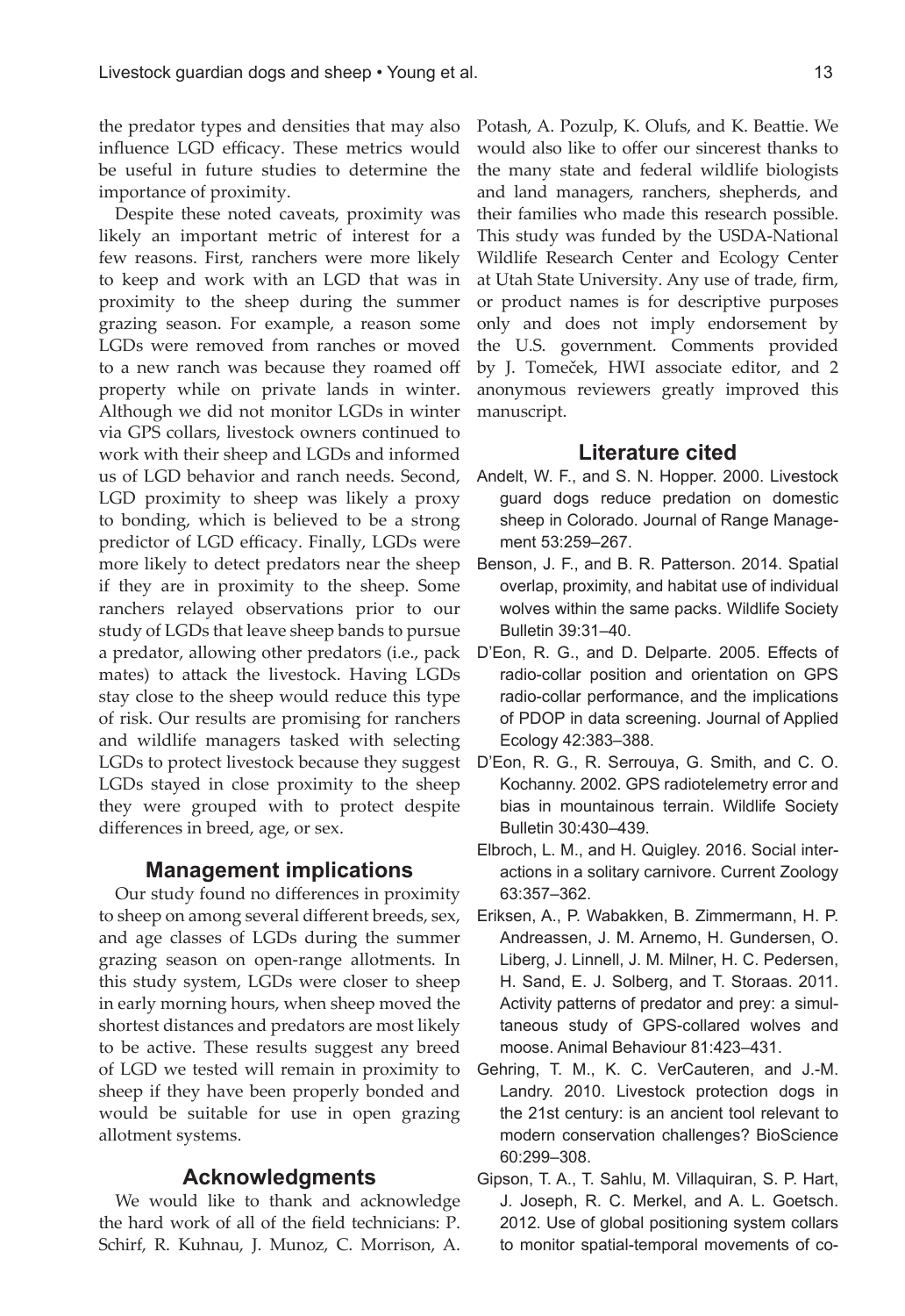grazing goats and sheep and their common guardian dog. Journal of Applied Animal Research 40:354–369.

- Green, J. S., and R. A. Woodruff. 1988. Breed comparisons and characteristics of use of livestock guarding dogs. Journal of Range Management 41:249–251.
- Kinka, D., and J. K. Young. 2018. A livestock guardian dog by any other name: similar response to wolves across livestock guardian dog breeds. Rangeland Ecology and Management 71:509–517.
- Kohl, M. T., D. R. Stahler, M. C. Metz, J. D. Forester, M. J. Kauffman, N. Varley, P. J. White, D. W. Smith, and D. R. MacNulty. 2018. Diel predator activity drives a dynamic landscape of fear. Ecological Monographs 88:638–652.
- Leijenaar, S. L., D. Cilliers, and K. Whitehouse-Tedd. 2015. Reduction in livestock losses following placement of livestock guarding dogs and the impact of herd species and dog sex. Journal of Agriculture and Biodiversity Research 4:9–15.
- Lindstrom, M., and D. Bates. 1988. Newton-Raphson and EM algorithms for linear mixedeffects models for replicated measures data. Journal of the American Statistical Association 83:1014–1022.
- Long, J. A., T. A. Nelson, S. L. Webb, and K. L. Gee. 2014. A critical examination of indices of dynamic interaction for wildlife telemetry studies. Journal of Animal Ecology 83:1216–1233.
- Lührs, M. L., and P. M. Kappeler. 2013. Simultaneous GPS tracking reveals male associations in a solitary carnivore. Behavioral Ecology and Sociobiology 67:1731–1743.
- Macdonald, D. W., F. G. Ball, and N. G. Hough. 1980. The evaluation of home range size and configuration using radio tracking data. A handbook on biotelemetry and radio tracking. Proceedings of an International Conference on Telemetry and Radio Tracking in Biology and Medicine, Oxford, England.
- Marker, L. L., A. J. Dickman, and D. W. Macdonald. 2005a. Perceived effectiveness of livestock-guarding dogs placed on Namibian farms. Rangeland Ecology and Management 58:329–336.
- Marker, L. L., A. J. Dickman, and D. W. Macdonald. 2005b. Survivorship and causes of mortality for livestock-guarding dogs on Namibian rangeland. Rangeland Ecology and Manage-

ment 58:337–343.

- Munro, R. H. M., S. E. Nielsen, M. H. Price, G. B. Stenhouse, and M. S. Boyce. 2006. Seasonal and diel patterns of grizzly bear diet and activity in west-central Alberta. Journal of Mammalogy 87:1112–1121.
- R Core Team. 2018. Statistical, R: a language and environment for computing. R Foundation for Statistical Computing, Vienna, Austria.
- Rigg, R. 2001. Livestock guarding dogs: their current use worldwide. Canid Specialist Group 133. International Union for the Conservation of Nature, Species Survival Commission, Oxford, United Kingdom.
- Squires, V. R., A. D. Wilson, and G. T. Daws. 1972. Comparisons of the walking activity of some Australian sheep. Proceedings of the Australian Society of Animal Production 9:376–380.
- Theuerkauf, J., W. Jędrzejewski, K. Schmidt, H. Okarma, I. Ruczyński, S. Śnieżko, and R. Gula. 2003. Daily patterns and duration of wolf activity in the Białowieża Forest, Poland. Journal of Mammalogy 84:243–253.
- van Bommel, L., and C. N. Johnson. 2012. Good dog! Using livestock guardian dogs to protect livestock from predators in Australia's extensive grazing systems. Wildlife Research 39:220–229.
- van Bommel, L., and C. N. Johnson. 2014a. Where do livestock guardian dogs go? Movement patterns of free-ranging Maremma sheepdogs. PLOS ONE 9(10): e111444.
- van Bommel, L., and C. N. Johnson. 2014b. How guardian dogs protect livestock from predators: Territorial enforcement by Maremma sheepdogs. Wildlife Research 41:662–672.
- Webber, B. L., K. T. Weber, P. E. Clark, C. A. Moffet, D. P. Ames, J. B. Taylor, D. E. Johnson, and J. G. Kie. 2015. Movements of domestic sheep in the presence of livestock guardian dogs. Sheep and Goat Research Journal 30:18–23.
- Woodroffe, R., and C. A. Donnelly. 2011. Risk of contact between endangered African wild dogs *Lycaon pictus* and domestic dogs: opportunities for pathogen transmission. Journal of Applied Ecology 48:1345–1354.

*Associate Editor: John Tomeček*